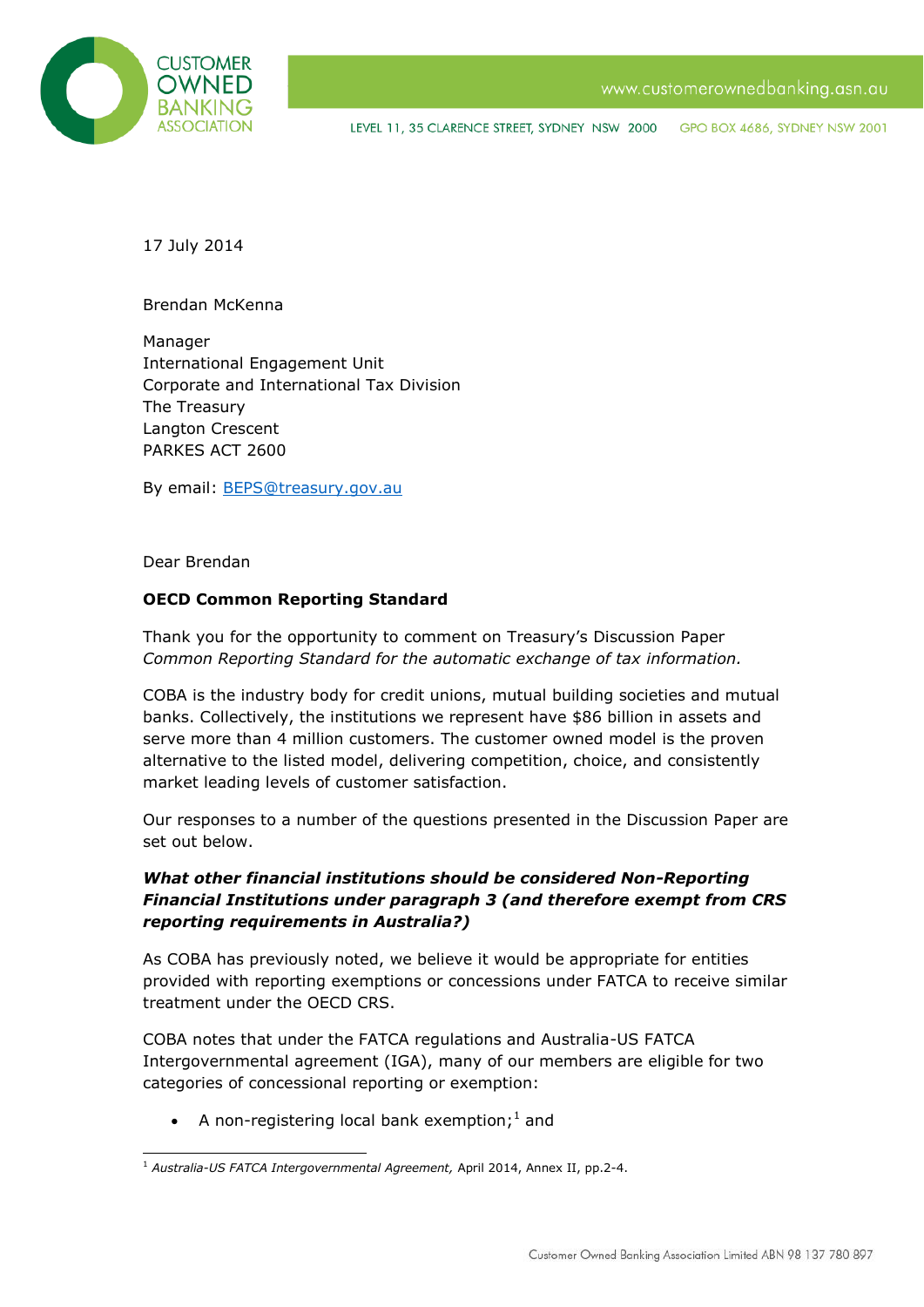• Concessional reporting as a financial institution with a local client base. $^2$ 

We remain concerned that the CRS does not appear to accommodate the inclusion of these categories. This is particularly disappointing given we understand there is an overarching policy intention for each jurisdiction's list of Non-Reporting Financial Institutions to be consistent with the types of entities exempted from FATCA reporting.

We note that requiring "FATCA exempt" institutions to report under the OECD CRS effectively frustrates the purpose of the FATCA exemption.

# *How can the Government ensure that any Non-Reporting Financial Institutions continue to be a low risk for being used to evade tax?*

There are currently a number of protections under the FATCA regulations and IGA which ensure that financial institutions making use of the reporting exemptions and concessions outlined above present a low risk of tax evasion.

To be eligible for either treatment, an institution must meet the following key safeguards:

- That the institution has no fixed place of business outside of Australia; and
- That the institution not solicit customers or account holders outside Australia.

In addition, categorisation as a non-registering local bank also requires that the institution's website does not permit the opening of a Financial Account.

Similar conditions could be placed on any similar concessions for low risk financial institutions under the OECD CRS.

# *How many financial institution accounts are estimated to have an indication that the account holder is a non-resident? How many are reportable accounts for FATCA purposes? What proportion of accounts is estimated to be non-resident accounts?*

While we have not be able to collect detailed information from members regarding their non-resident accounts, we understand that for most members, non-resident accounts represent only a very small proportion of their business.

In particular, COBA notes the following:

- Institutions classified as "non-registering local banks" under FATCA have no accounts that are considered reportable accounts for FATCA purposes. Roughly one third of COBA members fall into this category.
- We understand that almost all COBA members are eligible for the "local client base" reporting concessions available under FATCA. To be eligible for this exemption, no more than two per cent of all accounts (by value) can be held by non-residents. We understand most COBA members would also fall below this threshold if number of accounts rather than value of accounts was used as the relevant metric.

<sup>-</sup><sup>2</sup> *Australia-US FATCA Intergovernmental Agreement,* April 2014, Annex II, p. 4.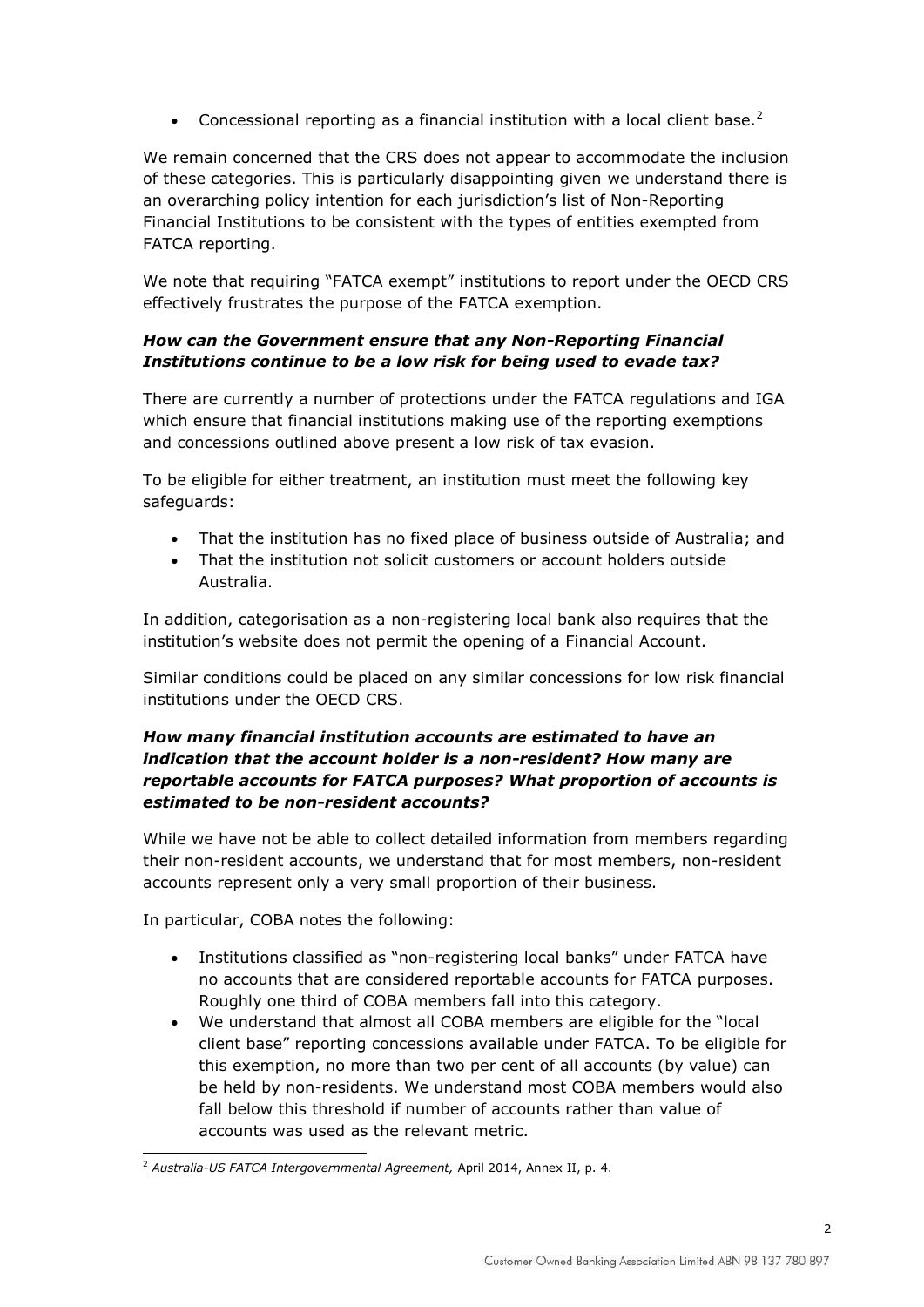This level of non-resident account holdings is not surprising given that COBA members do not solicit accounts from non-residents.

## *What existing processes can financial institutions rely on to determine whether an account holder is non-resident, and what additional processes would need to be established?*

COBA notes, and supports the position in the discussion paper that:

"For Pre-Existing Accounts, jurisdiction(s) of residence are used as a proxy for jurisdiction of residence for tax purposes, in recognition that it may be difficult and costly for Reporting Financial Institutions to collect this information."<sup>3</sup>

COBA understands that for new accounts, compliance with the OECD CRS would require financial institutions to "collect and report jurisdiction(s) of residence for tax purposes,"<sup>4</sup> and that part of this process would require institutions to make an assessment of the reasonableness of any information and/or self-certifications made by account holders.

Financial institutions will need to put in place updated account opening procedures to capture this additional information. It would be useful if, in detailing the OECD CRS obligations, the government could provide some "safe harbour" procedures which would be deemed as being "reasonable" for the purposes of collecting this data when dealing with the creation of new accounts. This would provide financial institutions with appropriate assurance that the procedures put in place to collect this information were consistent with and satisfied the OECD CRS obligations.

## *Some financial institutions may wish to establish self-certification processes prior to the commencement of the CRS to minimise the cost of revisiting accounts opened between now and the implementation date. Are there any barriers to financial institutions doing this and can the Government reduce those barriers?*

COBA agrees that some members may see value in establishing self-certification processes ahead of the commencement of the CRS. To support financial institutions considering this option, the Government could provide clarity ahead of the OECD CRS taking effect, outlining the processes which a financial institution could put in place now which would be consistent with eventual obligations under the OECD CRS.

*Should Australia's implementing legislation allow financial institutions to undertake due diligence for all non-residents when undertaking due diligence for Pre-Existing Accounts ('big bang approach'), rather than financial institutions undertaking due diligence for accounts for each jurisdiction when Australia enters into an information exchange agreement with that jurisdiction?*

 <sup>3</sup> Treasury, *Common Reporting Standard for the automatic exchange of tax information, June 2014, p. 8.* 4 ibid.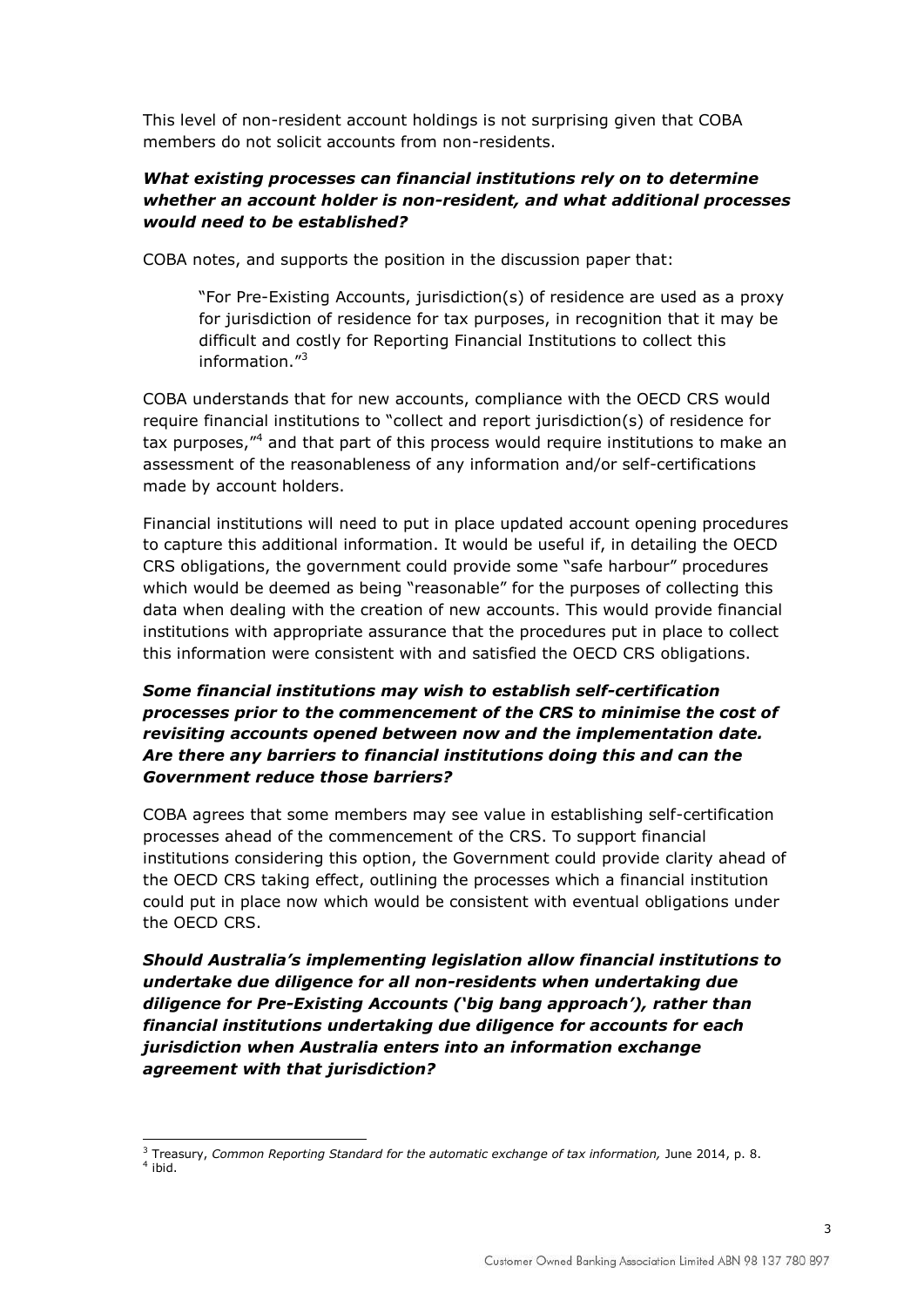COBA agrees that there would be value in providing financial institutions with this flexibility. We understand that the review of pre-existing accounts is likely to be one of the the more administratively burdensome aspects of compliance with the OECD CRS, and allowing institutions to review their accounts once for all nonresidents could potentially deliver significant savings.

#### *Could the AIIR provide an appropriate mechanism for all Reporting Financial Institutions (under the CRS) to report non-resident account information?*

COBA sees AIIR as a useful channel to report account information under the CRS. All COBA members already complete AIIR reporting, and allowing institutions to combine their OECD CRS reporting obligations into this existing report would be expected to be more efficient than requiring the completion of a separate report.

#### *If an enhanced AIIR is used for CRS reporting, should the AIIR be required to be lodged two times per year to enable the financial account information to be used for calendar and fiscal years? What are the costs and benefits of this approach?*

Given that different jurisdictions have different reporting calendars, compliance with the OECD CRS may require reports to be compiled on both a calendar year and financial year basis.

Requiring financial institutions to produce both types of reports would be administratively burdensome, and rather than adopt this approach, COBA would prefer the lodgement of AIIR reports twice a year, with each report covering a six month period. We understand that the cost of twice yearly AIIR reporting in this manner would be very similar to annual reporting.

The Government could then use the six-monthly data provided by financial institutions to produce calendar year and financial year reports as required by other jurisdictions.

## *Do you consider that financial institutions' compliance with FATCA reporting requirements will assist them in meeting the CRS reporting requirements?*

Given the similarities between the OECD CRS and FATCA reporting obligations, compliance with FATCA obligations under the IGA should reduce the incremental cost of complying with the OECD CRS. We would also note that the more closely the government is able to align the OECD CRS obligations with existing obligations under FATCA, the greater these incremental benefits are likely to be.

All of our members also have 'know your customer' and 'customer due diligence' obligations under the AML/CTF Act. Any new identity verification requirements should as far as possible be aligned and integrated with the AML/CTF obligations regulated by AUSTRAC.

COBA also notes that costs could be further reduced if the government was able to provide a single reporting framework for financial institutions to meet their obligations under both FATCA and the OECD CRS. As previously noted, COBA supports the use of AIIR as a reporting channel for the OECD CRS, and would support consideration being given to this being applied more broadly to accommodate reporting under the FATCA framework.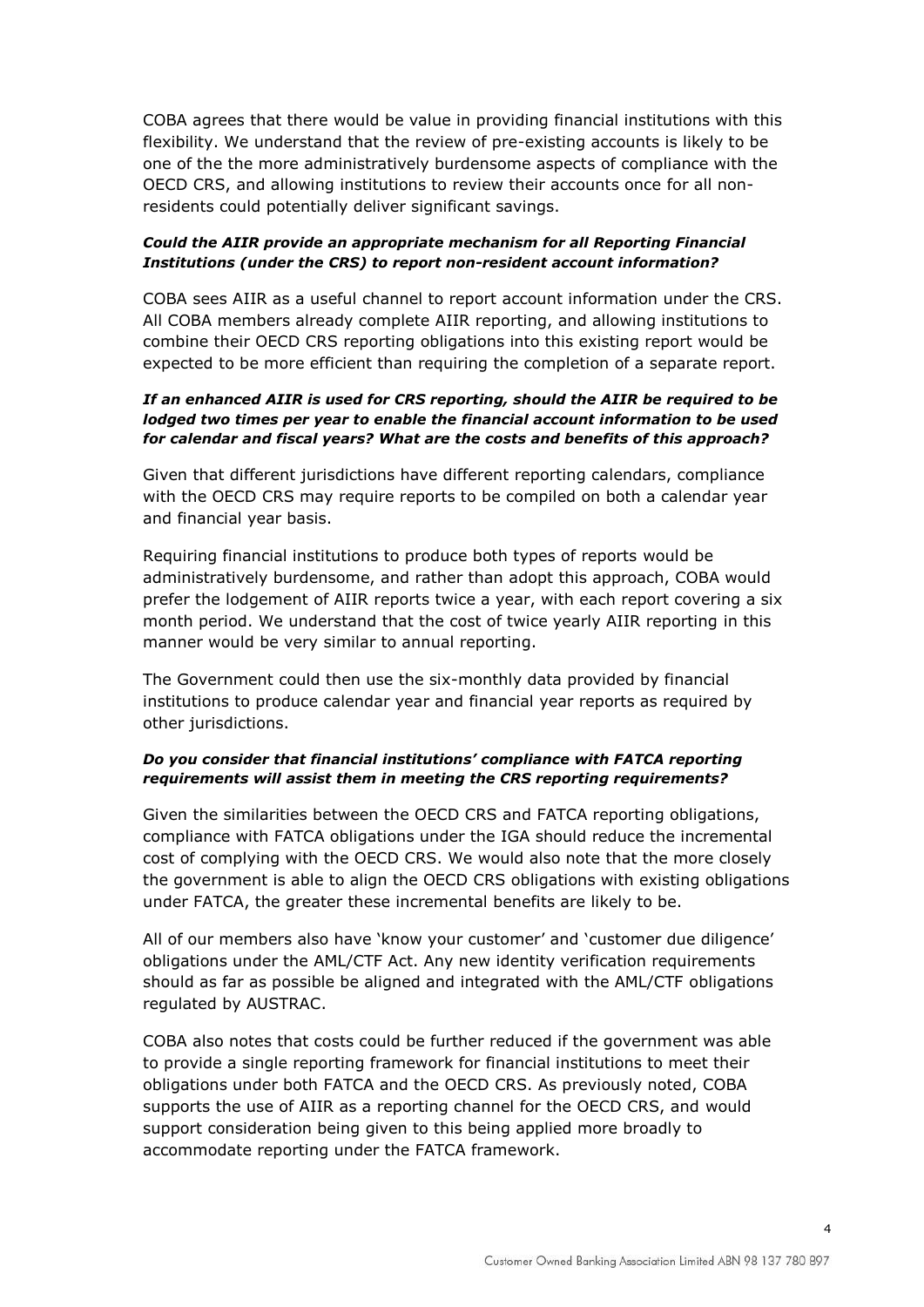However, while we note that the existence of FATCA will generally reduce the incremental burden imposed by the OECD CRS, this will not be the case for COBA members making use of FATCA concessions, and the non-registering local bank exemption in particular. For these institutions the OECD reporting will represent a new and additional reporting obligation rather than representing an incremental change.

## *Do you have any other suggestions for reducing reporting obligations under the OECD CRS?*

The government may be able to reduce the costs of collection imposed on financial institutions by collecting some of this information on their behalf. One possibility would be for ASIC to collect the details of the beneficial owners of a business or entity at the point of its registration, relieving financial institutions of the need to seek this information.

Centralising the data collection in this fashion is arguably more efficient as it only needs to be gathered once (by ASIC), rather than captured separately by each financial institution that the entity deals with. Collecting this information through a central regulator could also improve the accuracy of the data collected.

## *What are financial institutions estimates of implementation and compliance costs?*

COBA has not been able to collect comprehensive data from members on the likely costs of compliance with the OECD CRS obligations. However, anecdotal feedback from one larger member has indicated that the upfront costs were likely to be around \$50,000 while ongoing costs would be closer to \$25,000 per annum. This assumes that financial institutions are given clear guidance on their obligations under the OECD CRS along with adequate time to implement required changes.

As previously noted, the more closely obligations under the OECD CRS can be aligned and integrated with existing FATCA and AML/CTF obligations, the lower these incremental costs are likely to be.

## *Is implementation of the CRS from the 2017 calendar year achievable? If not, when will your Financial Institution be able to implement the CRS?*

COBA agrees that the proposal in the discussion paper to implement the OECD CRS reporting obligations from the 2017 calendar year should be manageable. However, given the significant regulatory reforms currently being progressed in the sector, along with the Financial System Inquiry which is currently underway, we do not believe that the Australian Government should look to implement the OECD CRS within a more aggressive timeframe by becoming part of the "early adopters" group.

We also note that implementation of the OECD CRS could present more significant challenges for small financial institutions which are exempt from FATCA reporting given their status as "non-registering local banks." Should the Government decide not to exempt these institutions from reporting under the OECD CRS, it may be